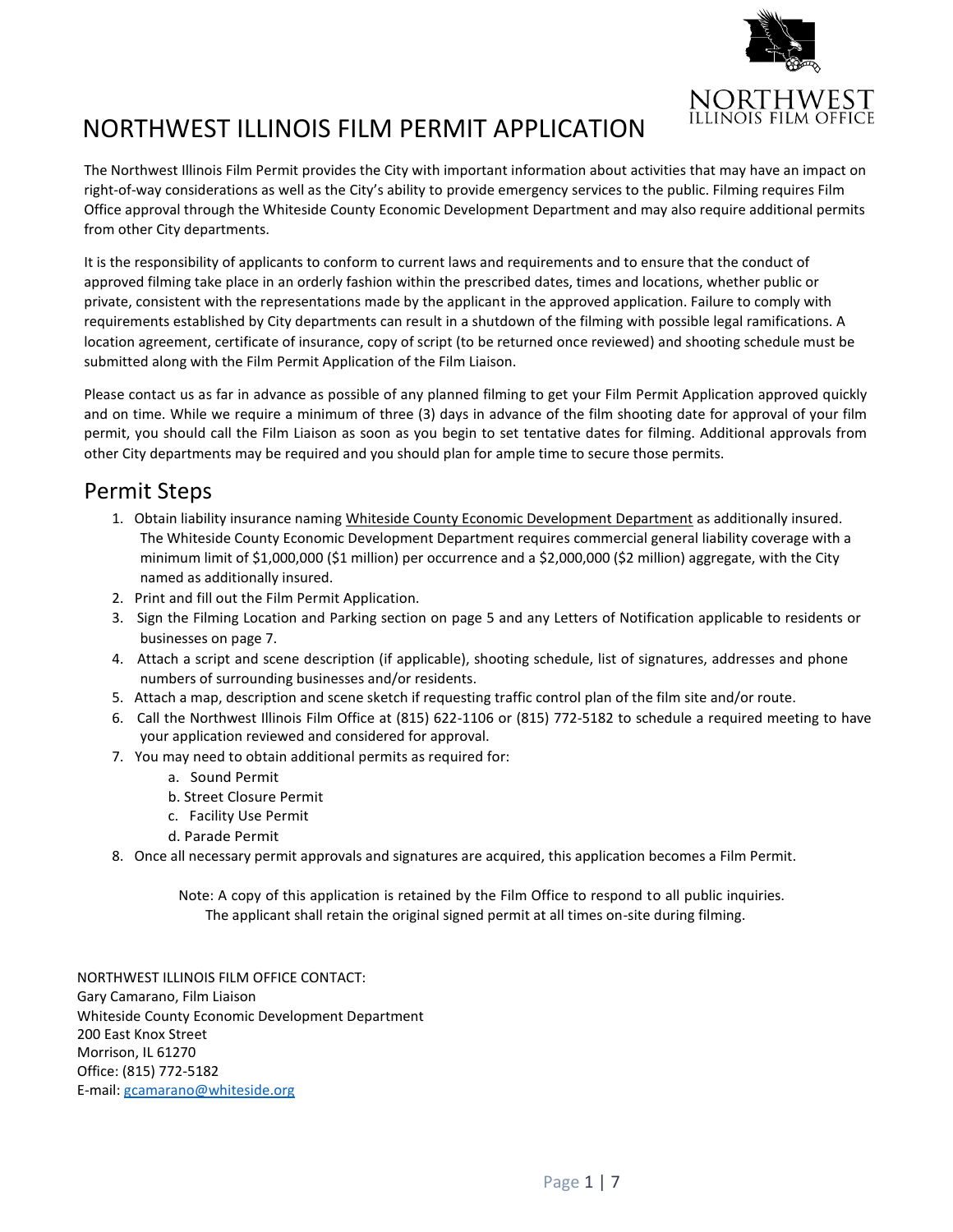| New Application $\square$                                  | <b>FILM PERMIT APPLICATION</b>              |                                                                                  |
|------------------------------------------------------------|---------------------------------------------|----------------------------------------------------------------------------------|
| Revised Application $\square$                              | Gary Camarano, Film Liaison, (815) 772-5182 | Permit #: NWIFO-____________                                                     |
|                                                            |                                             |                                                                                  |
|                                                            |                                             |                                                                                  |
|                                                            |                                             |                                                                                  |
|                                                            |                                             |                                                                                  |
|                                                            |                                             |                                                                                  |
|                                                            |                                             |                                                                                  |
|                                                            |                                             |                                                                                  |
| Film Location Address:                                     |                                             | ,我们也不会有什么。""我们的人,我们也不会有什么?""我们的人,我们也不会有什么?""我们的人,我们也不会有什么?""我们的人,我们也不会有什么?""我们的人 |
| Interior $\square$                                         | Exterior $\square$                          | From*: (Day, Date, Time) to (Day, Date, Time)                                    |
| Location of Base Camp*:<br>*Base Camp cannot be on streets |                                             |                                                                                  |
| Provide a brief description of the scene below*:           |                                             |                                                                                  |
| *You may substitute a script                               |                                             |                                                                                  |
|                                                            |                                             |                                                                                  |
|                                                            |                                             |                                                                                  |
|                                                            |                                             |                                                                                  |
|                                                            |                                             |                                                                                  |
| *Proof of health permits may be required                   |                                             |                                                                                  |
|                                                            |                                             |                                                                                  |
| Federal Pyro Licensee: Yes □ No □                          |                                             |                                                                                  |
| Pyrotechnics Yes □ No □                                    |                                             |                                                                                  |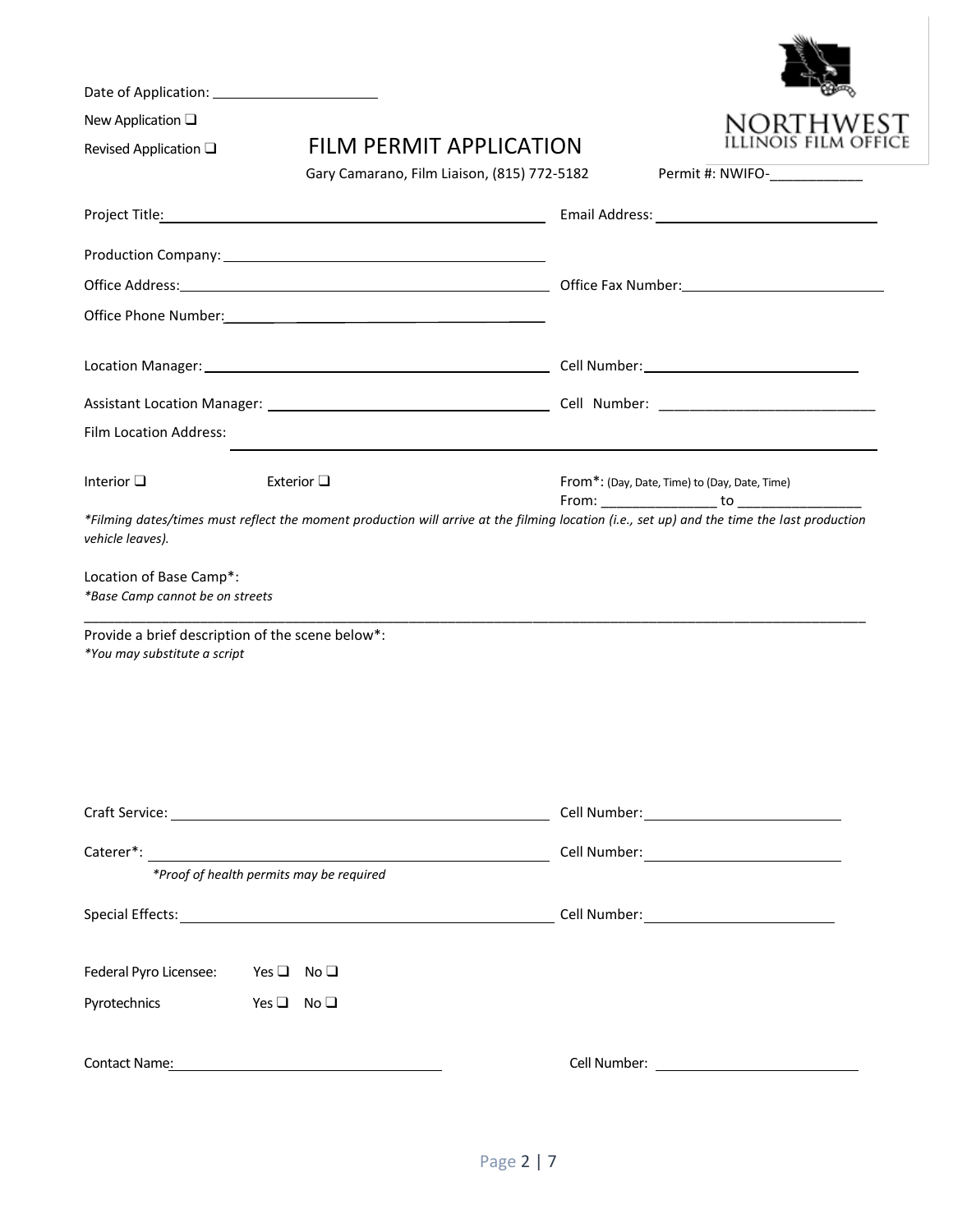

# NORTHWEST ILLINOIS FILM PERMIT REQUIREDINFORMATION

#### Section 1: Fees

There is no fee for use of City property. Fees are charged for posting of temporary No Parking signs, use of Police/Fire Department/City vehicles/personnel/Ambulance services. Please refer to the City Services Form for rates, requirements and services available. Fees are subject to change. Inquire with Film Liaison.

### Section 2: General Information

| 4. Work Phone: ________________________________                           |            |                                     |                                                                                                           |  |  |  |
|---------------------------------------------------------------------------|------------|-------------------------------------|-----------------------------------------------------------------------------------------------------------|--|--|--|
|                                                                           |            |                                     |                                                                                                           |  |  |  |
|                                                                           |            |                                     |                                                                                                           |  |  |  |
|                                                                           |            |                                     |                                                                                                           |  |  |  |
| 8. Organization Type: $\Box$ Corporation                                  |            | $\Box$ Non-Profit $\Box$ for Profit |                                                                                                           |  |  |  |
|                                                                           | Government | $\Box$ Student                      |                                                                                                           |  |  |  |
|                                                                           |            |                                     |                                                                                                           |  |  |  |
|                                                                           |            |                                     |                                                                                                           |  |  |  |
| 11. Copy of Insurance Attached Yes $\Box$ No $\Box$                       |            |                                     |                                                                                                           |  |  |  |
| 12. Naming Northwest Illinois as additional insured: Yes $\Box$ No $\Box$ |            |                                     |                                                                                                           |  |  |  |
|                                                                           |            |                                     | 13. Attach copy of Shooting Script, Shooting Schedule, Location Breakdown, and Cast/Crew List: Yes □ No □ |  |  |  |

14. Daily Call Sheet to be e-mailed to Film Office.

## Section 3: Filming Description

Film Title or Project:

| Production Type: | $\Box$ Still       | $\square$ Film |                    | $\Box$ Video | $\Box$ Multimedia  | $\Box$ Other      |
|------------------|--------------------|----------------|--------------------|--------------|--------------------|-------------------|
| Classification:  | $\Box$ Feature     |                | $\Box$ Short       |              | $\Box$ Commercial  | $\Box$ Television |
|                  | $\Box$ Music Video |                | $\Box$ Documentary |              | $\Box$ Educational | $\Box$ Student    |
|                  | $\Box$ Other       |                |                    |              |                    |                   |
|                  |                    |                |                    |              |                    |                   |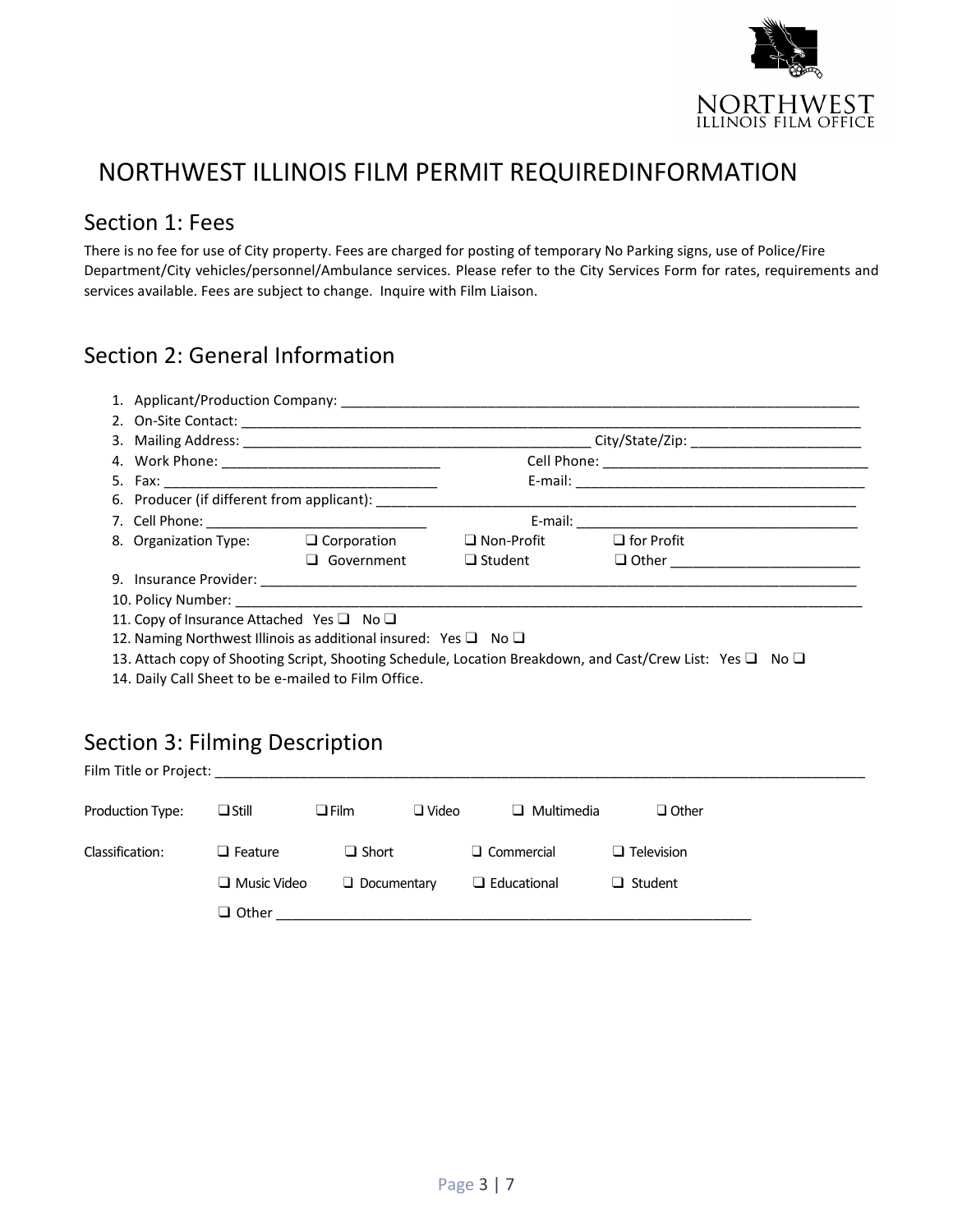

## Section 4: Filming Location and Parking\*

*\*Must be completed for each location*

| List Sheet(s) affected by filming and proposed closures: |
|----------------------------------------------------------|

Identify any special parking and traffic circulation requirements (e.g. road closures, detours, parking layouts). Provide additional details as necessary.

Equipment and vehicle descriptions (include type, size, and quantity):

Sanitation and location facilities:

RVs and Hook-up facilities:

Trucks/Cars:

Generators:

Attach drawing showing parking of equipment/crew vehicles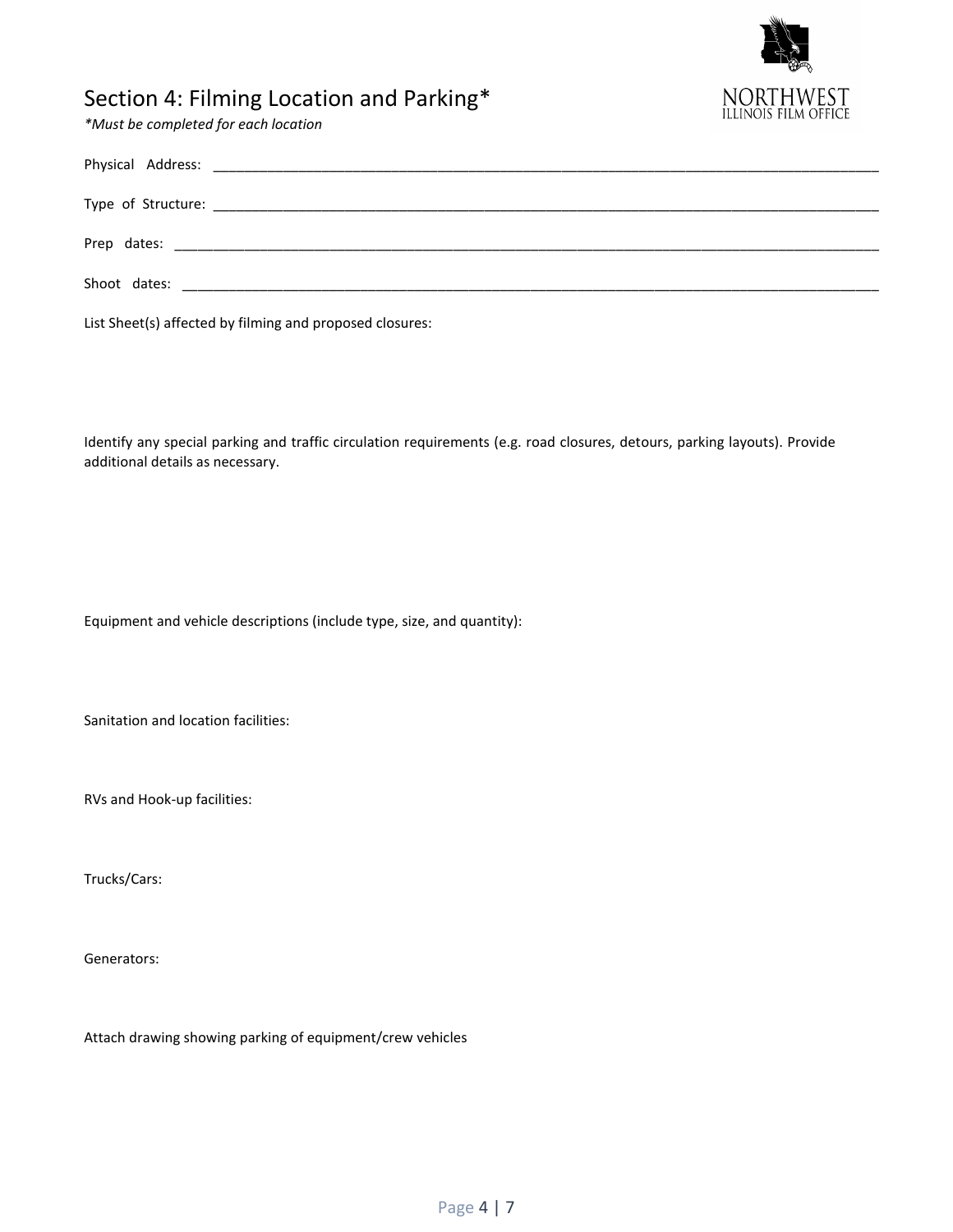Summarize sets and structures to be altered/erected:



Summarize any special effects planned\*: (pyrotechnics, explosions, weapons firing, car crashes, etc.) \*Attach copies of ATF/Explosives Licenses:

\_\_\_\_\_\_\_\_\_\_\_\_\_\_\_\_\_\_\_\_\_\_\_\_\_\_\_\_\_\_\_\_\_\_\_\_\_\_ \_\_\_\_\_\_\_\_\_\_\_\_\_\_\_\_\_\_\_\_\_\_\_\_\_\_\_\_\_\_\_\_\_\_\_\_

\_\_\_\_\_\_\_\_\_\_\_\_\_\_\_\_\_\_\_\_\_\_\_\_\_\_\_\_\_\_\_\_\_\_\_\_\_\_ \_\_\_\_\_\_\_\_\_\_\_\_\_\_\_\_\_\_\_\_\_\_\_\_\_\_\_\_\_\_\_\_\_\_\_\_

Summarize the planned use of vehicles, aircraft, drones, helicopters, hot air balloons, etc.

Summarize the use of animals:

List any Northwest Illinois properties wanting to use:

Signature of Production Representative **Example 2018** Date Signed Telephone contact:

Gary Camarano, Film Liaison **Date Signed** Date Signed

NORTHWEST ILLINOIS FILM OFFICE CONTACTS:

Gary Camarano, Film Liaison Whiteside County Economic Development Department 200 East Knox Street Morrison, IL 61270 Office: (815) 772-5182 E-mail[: gcamarano@whiteside.org](mailto:gcamarano@whiteside.org)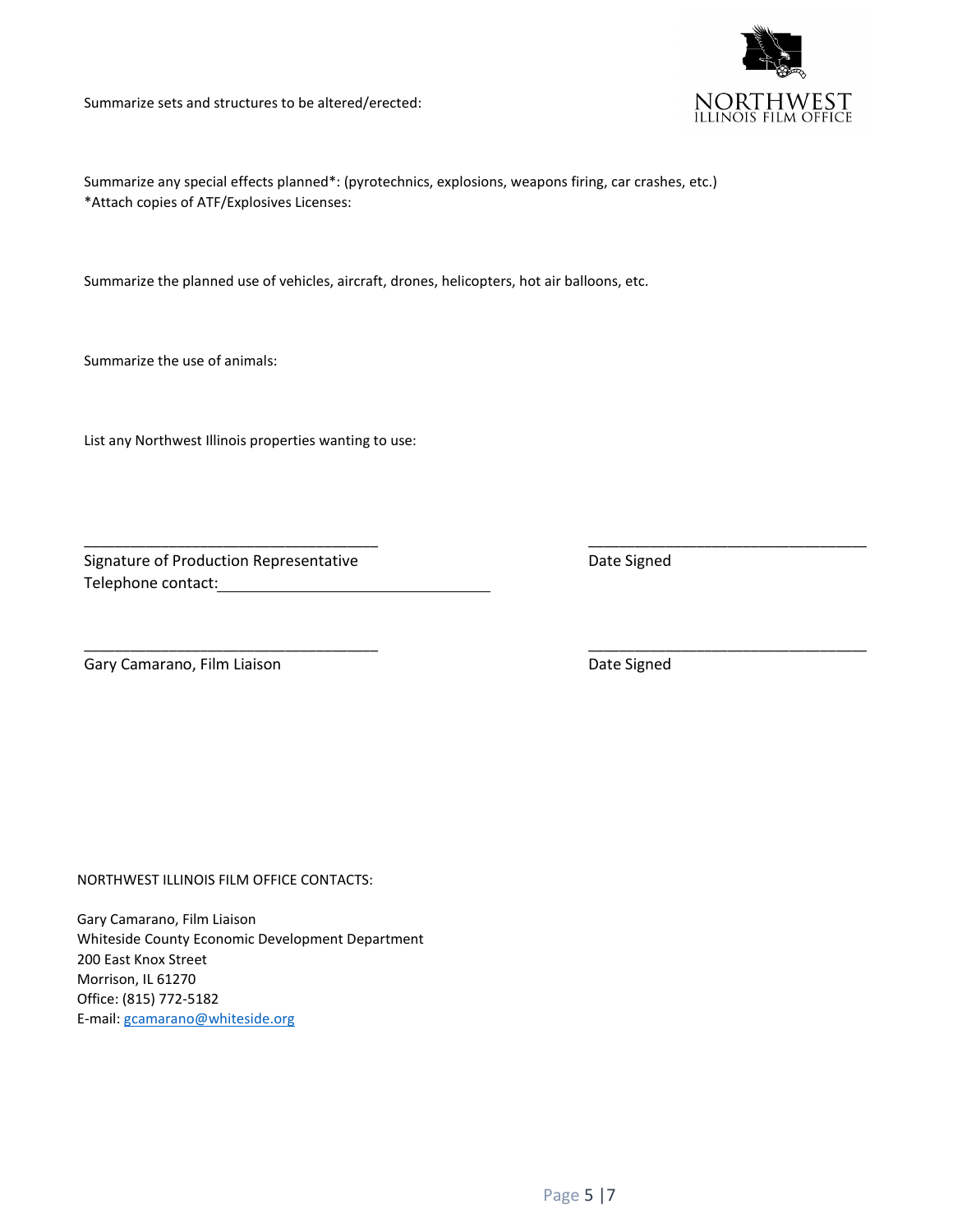

#### LETTERS OF NOTIFICATION

The purpose of writing a letter to residents and businesses is to give advance notification of your arrival and to describe the filming activities.

All letters of notification must be forwarded to the Northwest Illinois Film Office for review and approval before the letter is delivered by film company personnel to the neighborhood(s) where filming is proposed to occur.

Letters must be received by the resident/business at least 48 hours in advance of filming.

Please use the following checklist to ensure that your letter includes all relevant details.

- 1. Letter is on production company letterhead.
- 2. Production company name, working title and type of production are listed.
- 3. Name, title, and phone numbers of the location manager, assistant location manager are provided.
	- a. You must also include Gary Camarano, Whiteside County Economic Development Department, (815) 772-5182, and Janell Loos, City of Rock Falls Director of Tourism, (815) 622-1106
- 4. Duration of filming is given (dates and times).
- 5. Date(s) and time of day that production vehicles will arrive at location as well as wrap time and day must be included.
- 6. Street dressing, gunfire, and/or special effects must be included.
- 7. Specifics regarding proposed alternate parking arrangements for permit parkers have been included.
	- a. It is up to the production company to find alternative parking arrangements suitable to the residents.
- 8. Specifics regarding street closures, intermittent traffic control, sidewalk closure, alternative parking requests for neighborhood/business district must be included.

Ultimately, we require a letter that provides residents, businesses, and other organizations in affected areas information concerning the type of activity that is planned related to the filming, and that they be assured that the production company is committed to making this a positive experience for all concerned. We expect that due respect and consideration will be extended to all residents in the areas in question.

NORTHWEST ILLINOIS FILM OFFICE CONTACTS:

Gary Camarano, Film Liaison Whiteside County Economic Development Department 200 East Knox Street Morrison, IL 61270 Office: (815) 772-5182 E-mail: [gcamarano@whiteside.org](mailto:gcamarano@whiteside.org)